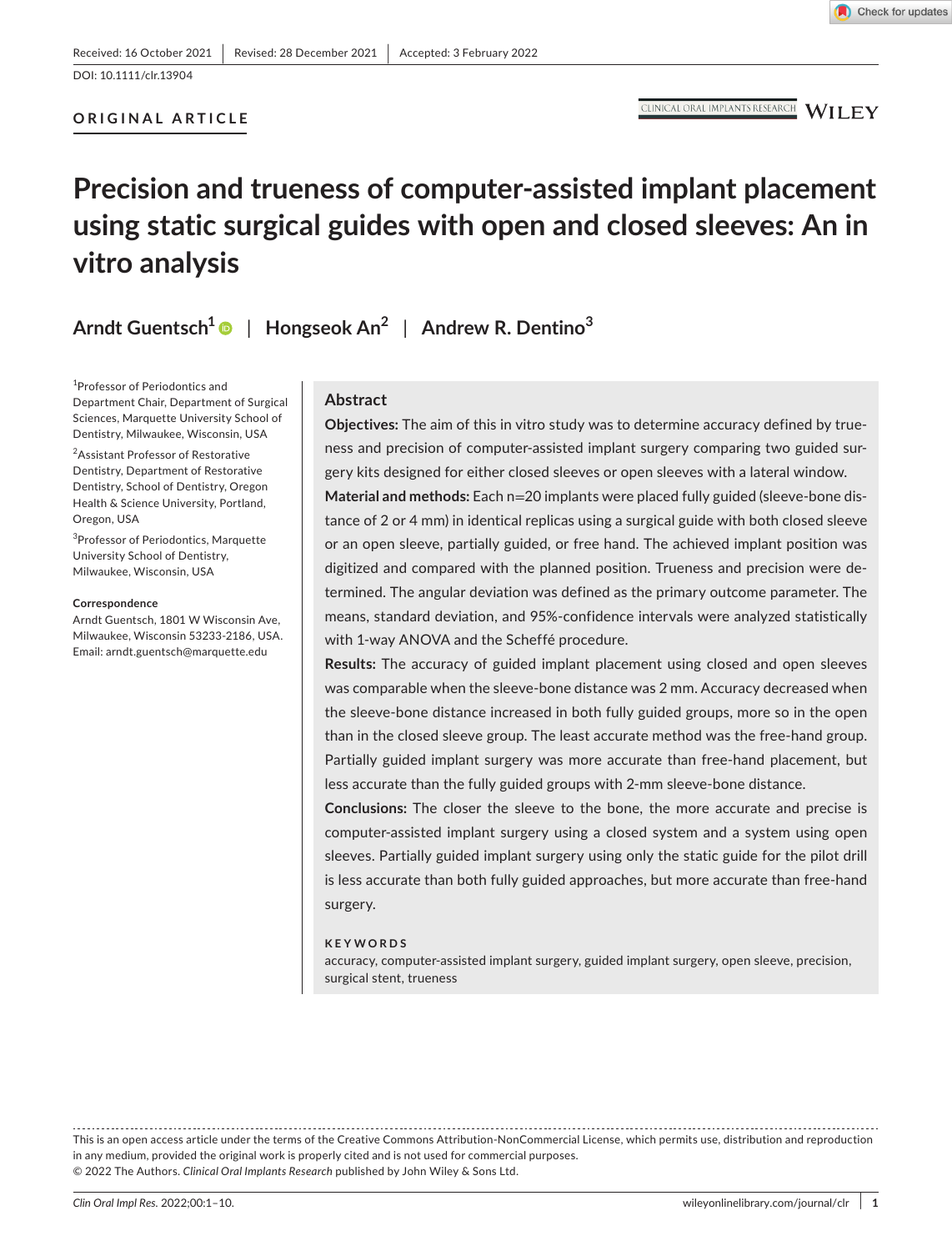# **1**  | **INTRODUCTION**

Malpositioning of dental implants, one of the main reasons for future hard- and/or soft-tissue loss (Hämmerle & Tarnow, 2018), represents a restorative challenge, might result in compromised esthetic results (Evans & Chen, 2008), and can be hard to clean, which may lead to future peri-implant inflammation (Canullo et al., 2016). This might also result in immediate surgical complications when the implant is mispositioned, for example, nerve damage, perforation of the cortical plate, or damage of adjacent teeth (Tatakis et al., 2019).

Computer-assisted implant surgery (also referred to as guided implant surgery) was shown to be more accurate to transfer the planned implant position than a free-hand implant placement procedure (Guentsch et al., 2021; Tahmaseb et al., 2018; Tattan et al., 2020; Van Assche et al., 2012; Vercruyssen, Hultin, et al., 2014; Zhou et al., 2018). Guided implant surgery can be performed by using (i) static guides that rest on the remaining dentition and/or soft tissue and bone, with sleeves and keys depending on the specific implant system or by using (ii) navigated systems where a camera surveils the position of the handpiece in 3-dimensional relation to the jaw (Gargallo-Albiol et al., 2020; Vercruyssen et al., 2014). When static guides are used, the operator has the possibility (i) to use the guide for the osteotomy and to place the implant fully guided through the guide, (ii) to use the guide only for preparing the implant bed, placing the implant free hand, or (iii) to use the guide for the pilot drill only to find the appropriate position and to perform the remaining osteotomy and the implant placement free hand (Gargallo-Albiol et al., 2020). Using a static guide for the pilot drill delivers more accurate implant positioning than performing the implant surgery free hand, but it is still less accurate than the fully guided approach (Guentsch et al., 2021).

The accuracy of guided implant surgery using static guides is impacted by several factors: (i) the sleeve height (El Kholy et al., 2019; Naziri et al., 2016), (ii) the bone-to-sleeve distance (Guentsch et al., 2021; Park et al., 2009), (iii) the height of the surgical key (El Kholy et al., 2019; Koop et al., 2013), (iv) the presence or absence of teeth for supporting the surgical guide (Ersoy et al., 2008; Kessler et al., 2021; Schnutenhaus et al., 2018), and (v) if a flap or flapless approach is chosen (Vasak et al., 2011; Zhou et al., 2018). Another clinical aspect to consider is the anatomic location of the implant to be placed, with smaller deviations in the anterior area than in posterior sites (Vasak et al., 2011). A limited interocclusal distance to perform guided implant placement is a known intraoperative complication or limitation (Jung et al., 2009). Recent studies suggest that lateral open sleeves might be bringing clinical advantages in posterior sites and in patients with limited interarch distance (Tallarico et al., 2019). The sleeves are usually C-shaped with the open part facing buccally (Oh et al., 2021). This may also allow for better water irrigation and cooling of the bur (Salomo-Coll et al., 2021). This raises the question if these benefits are achieved at the expense of the accuracy of the guided system. Accuracy is defined by the trueness (planned vs. actual position) and the precision (difference among implants) of a method (ISO-5725-1:1994 (E),2018).

The aims of this in vitro study were (a) to assess precision and trueness of a guided surgery system that uses closed sleeves versus a system with a sleeve that has a lateral window (open sleeve) and (b) to compare their accuracy against free-hand implant placement and partially guided placement (pilot drill only). The null hypothesis was that the kind of sleeve system, open or closed, has no impact on the accuracy of implant placement.

## **2**  | **MATERIAL AND METHODS**

## **2.1**  | **Experimental preparations**

The experimental set-up was described recently (Guentsch et al., 2021). In brief, 120 identical mandibles were replicated from a conebeam computed tomography (CBCT) scan of a partially edentulous patient who lost a mandibular right first molar (IRB approved protocol#: HR-1807025341). A standard tessellation language (STL) file of the mandible was generated from the 3D image data set of the CBCT. The STL file was transferred for stereolithographical printing (Grey resin version 4 using the Form 3B printer; all Formlabs Inc) of identical replicas.

An implant planning software program (coDiagnostiX; Dental Wings GmbH) was used to virtually plan a single implant (Bone level tapered 4.1×10 mm; Institut Straumann AG) for the mandibular right first molar position. Standardized surgical guides extending over 3/4 of the mandible (lower left canine to lower right second molar) were designed for the planned implant at the bounded edentulous space. All guides were 3D-printed with a Class I biocompatible resin (Surgical Guide resin, Formlabs Inc). Surgical guides for fully guided implant surgery were planned for (i) either a  $\varnothing$ 5 x 5-mm guided sleeve (T-sleeve; Institut Straumann AG) to represent the "closed sleeve" group, (ii) a  $\varnothing$ 5.25  $\times$  6-mm C-guide sleeve (Size M, Versah) to represent the "open sleeve" group. The sleeve heights specified the free distances of the sleeve-to-bone levels of 2 and 4 mm (coded as H2 and H4). For the partially guided group, a sleeve with a  $\varnothing$ 2.2  $\times$  6 mm (drill sleeve with funnel; steco-system-technik GmbH) was used, corresponding to the diameter of the pilot drill. The sleeve-to-bone distance for this guide was 2 mm.

#### **2.2**  | **Treatment groups**

The sequential drilling of all osteotomies in the closed sleeve groups was performed according to manufacturer's recommendations for the standard fully guided system (Figure 1A). The implants were placed through the guide. In the open sleeve groups, the drilling sequence of Densah burs (Versah) followed the appropriate implant reference guide for Straumann implants. The pilot drill and the VT1828 drill were used with a G-Stop Vertical Gauge Medium and 5 mm, 10 mm, and 13 mm G-Stop Keys, to allow initially continuous key-sleeve guidance (Figure 1B). The remaining drills were used with a G-Stop Vertical Gauge Medium and 13 mm G-Stop Keys. All drills were used in the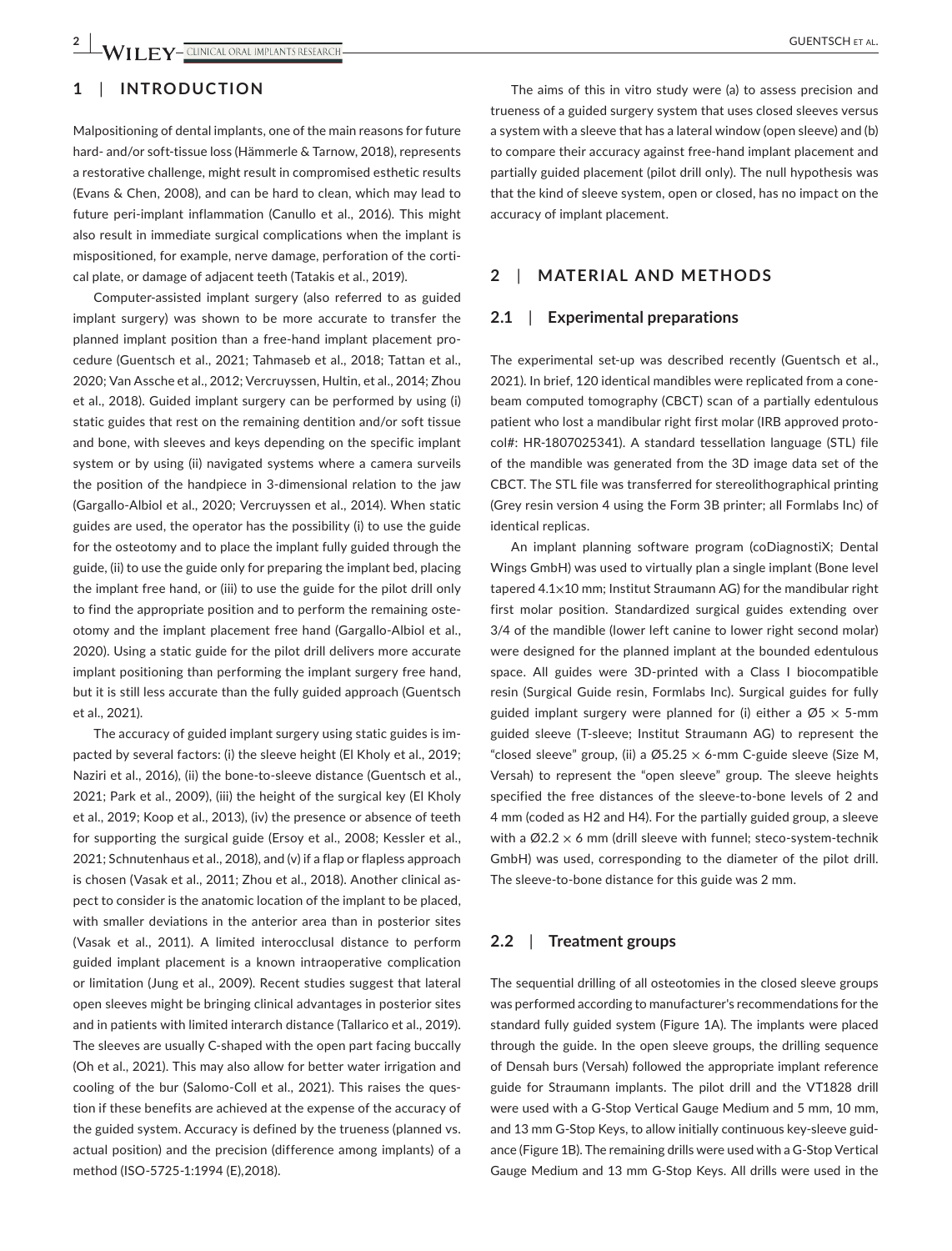

**FIGURE 1** Experimental set-up: replica of a mandible with a static surgical guide for the Straumann system using a closed sleeve with inserted key handle and drill in place (a) in comparison to the Versah guided surgery system with an open sleeve with lateral window and with a vertical stop. The keys come in different length, are attached to the drill and follow a sequence that is depending on the planned implant position (b)

clockwise cutting mode. The implants were placed without the guide. The static guide in the partially guided group was only used for the pilot drill. The remaining drilling sequence was performed free hand. No guide was used in the free-hand group. The full surgical drilling sequence was performed free hand and the best effort was made to reproduce the implant position planned for other groups. All surgical procedures were performed by the same operator for consistency.

## **2.3**  | **Data acquisition**

The achieved implant positions were digitized using a dental laboratory scanner (E4 scanner, 3shape) with accuracy of 4 µm (claimed by the manufacturer) and an implant scanbody (Cares RC Scanbody  $4.1 \times 10$  mm, Straumann). Virtually planned (reference) and postoperative implant STL files were superimposed using a best-fit algorithm and compared with the treatment evaluation tool of the planning software. The International Organization for Standardization (ISO) standard 5725 uses the terms trueness and precision to describe accuracy (ISO-5725-1:1994 (E),2018). Trueness refers to the closeness of the agreement between the arithmetic mean of a large number of test results and the true or accepted reference value. Precision refers to the closeness of the agreement between test results. A method can be considered accurate, when trueness and precision are high. The 3D deviation at the crest and apex of the implant (as root mean square between virtual pre-operative planning and postoperative STL-file) as well as the angular deviation and the mesial– distal, vestibular–oral, and coronal–apical deviation at the crest and apex were evaluated (Figure 2). The treatment evaluation was performed single-blinded (AG).

## **2.4**  | **Statistical analysis**

In an a priori sample size calculation (using NCSS PASS 2019), the total sample of *n* = 120 achieves 93% power to detect differences among the means versus the alternative of equal means using an *F* test with a .05 significance level. The size of the variation in the means is represented by the effect size  $f = \sigma m/\sigma$ , which is 0.40. A post-hoc analysis showed that the power of the study was in fact 99%.

Trueness was determined as difference between actual and planned (=reference) position with each *n* = 20 measurements per group using the magnitude of the values. Precision was calculated as distances between each implant within a group (*n* = 191 values per group). Means, standard deviations, and 95%-confidence intervals were calculated for angulation and position discrepancies. Statistical computations were done using a statistical analyzing software (IBM SPSS Statistics 28). A one-way analysis of variance (ANOVA) was conducted to assess the overall statistical significance of differences among different groups. Scheffe´s multiple comparisons were used to test the differences between the groups.



**FIGURE 2** Parameters assessed when comparing planned (reference) and actual implant position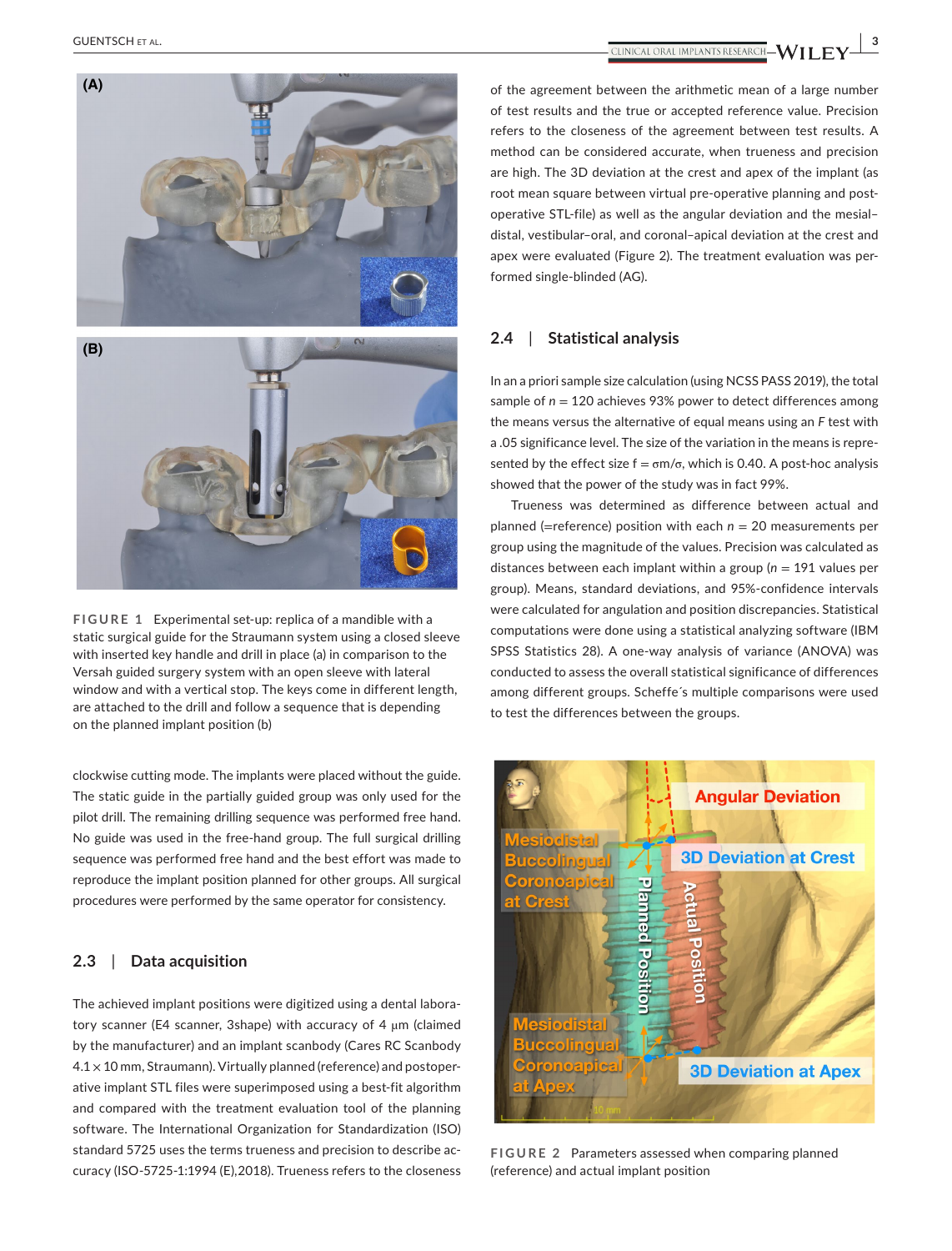**4 WII EV** CUNICAL ORAL IMPLANTS RESEARCH

## **3**  | **RESULTS**

Computer-assisted implant surgery, fully or partially guided, achieved a higher accuracy in terms of trueness (planned vs. actual position) and precision (implants among each other) than free-hand surgery and placement (Table 1).

The use of open or closed sleeves for fully guided osteotomies achieved higher trueness for the angle deviation than partially guided implant surgery using the guide only for the pilot drill and free-hand implant surgery and placement (Figure 3). The lowest angle deviation was achieved when the sleeve was closest to the bone. There was no statistically significant difference  $(p = 1.00)$  between the closed

**TABLE 1** Trueness data (as mean and standard deviation (SD) as well as their 95%-confidence interval (CI)) for guides surgery with a guide using a closed sleeve (Straumann) and open sleeve (Versah) in comparison to partially guided implant surgery using a pilot drill or free hand

| <b>Trueness</b><br>As difference to<br>the reference value<br>(Comparing actual<br>vs. planned implant<br>position, $n = 20$<br>implants each group)<br>Sleeve-Bone |                            | <b>Closed Sleeve</b><br>(S)<br>Mean<br>(SD)<br>$[95% - C1]$ | <b>Open Sleeve</b><br>(V)<br>Mean<br>(SD)<br>$[95% - CI]$ | <b>Closed Sleeve</b><br>(S)<br>Mean<br>(SD)<br>$[95% - C1]$ | <b>Open Sleeve</b><br>(V)<br>Mean<br>(SD)<br>$[95% - C1]$ | <b>Partially Guided</b><br>Mean<br>(SD)<br>$[95% - C1]$ | <b>Free Hand</b><br>Mean<br>(SD)<br>$[95% - CI]$   | <b>ANOVA</b> |                  |
|---------------------------------------------------------------------------------------------------------------------------------------------------------------------|----------------------------|-------------------------------------------------------------|-----------------------------------------------------------|-------------------------------------------------------------|-----------------------------------------------------------|---------------------------------------------------------|----------------------------------------------------|--------------|------------------|
|                                                                                                                                                                     |                            |                                                             |                                                           |                                                             |                                                           |                                                         |                                                    | F-value      |                  |
| <b>Distance</b>                                                                                                                                                     |                            | 2 mm                                                        |                                                           | 4 mm                                                        |                                                           | $2 \, \text{mm}$                                        | N/A                                                |              | $\boldsymbol{p}$ |
| Crest<br>in mm                                                                                                                                                      | Angle<br>in degree         | $1.35^{+/-}$<br>(0.64)<br>$[1.05 - 1.65]$                   | $1.49^{+/-}$<br>(0.67)<br>$[1.17 - 1.80]$                 | $1.57^{1/2}$<br>(0.77)<br>$[1.21 - 1.93]$                   | $1.97^{+/-}$<br>(1.03)<br>$[1.49 - 2.45]$                 | $2.83**$<br>(0.79)<br>$[2.46 - 3.19]$                   | $3.58^{*}$<br>(2.01)<br>$[2.63 - 4.52]$            | 13.2         | .01              |
|                                                                                                                                                                     | $\Delta\mathrm{3D}$        | $0.28^{+}$<br>(0.16)<br>$[0.20 - 0.35]$                     | $0.29^{+/-}$<br>(0.15)<br>$[0.22 - 0.36]$                 | $0.37^{1/3}$<br>(0.13)<br>$[0.31 - 0.43]$                   | $0.68^{5}$<br>(0.22)<br>$[0.58 - 0.78]$                   | $0.54^{4}$<br>(0.16)<br>$[0.46 - 0.61]$                 | $0.56^{*}$<br>(0.22)<br>$[0.46 - 0.67]$            | 17.4         | .01              |
|                                                                                                                                                                     | Mesial-<br>distal          | $0.08^{1/3}$<br>(0.07)<br>$[0.04 - 0.11]$                   | 0.16<br>(0.15)<br>$[0.09 - 0.23]$                         | 0.09 <sup>0</sup><br>(0.09)<br>$[0.05 - 0.13]$              | 0.43<br>(0.20)<br>$[0.34 - 0.53]$                         | $0.20^{5}$<br>(0.15)<br>$[0.13 - 0.27]$                 | $0.25$ <sup>\$¶</sup><br>(0.16)<br>$[0.17 - 0.32]$ | 16.8         | .01              |
|                                                                                                                                                                     | Buccal-<br>lingual         | $0.22^{ \dagger / \P}$<br>(0.10)<br>$[0.18 - 0.27]$         | $0.17^{+/T}$<br>(0.12)<br>$[0.11 - 0.23]$                 | $0.18^{+/T}$<br>(0.20)<br>$[0.09 - 0.28]$                   | $0.46^{*}$<br>(0.23)<br>$[0.35 - 0.57]$                   | $0.44^{*}$<br>(0.21)<br>$[0.34 - 0.53]$                 | $0.44^{*}$<br>(0.25)<br>$[0.33 - 0.56]$            | 10.7         | .01              |
|                                                                                                                                                                     | Coronal-<br>apical         | 0.12<br>(0.11)<br>$[0.09 - 0.15]$                           | 0.09<br>(0.09)<br>$[0.05 - 0.13]$                         | 0.13<br>(0.10)<br>$[0.08 - 0.17]$                           | 0.08<br>(0.07)<br>$[0.05 - 0.11]$                         | 0.12<br>(0.09)<br>$[0.08 - 0.16]$                       | 0.12<br>(0.11)<br>$[0.07 - 0.17]$                  | 1.1          | .38              |
| Apex<br>in mm                                                                                                                                                       | $\triangle$ <sub>3</sub> D | $0.49^{ \dagger /}$<br>(0.31)<br>$[0.34 - 0.63]$            | $0.53^{+/-}$<br>(0.20)<br>$[0.44 - 0.62]$                 | $0.55^{+/-}$<br>(0.22)<br>$[0.45 - 0.65]$                   | 0.84<br>(0.40)<br>$[0.66 - 1.03]$                         | $0.97^{*}$<br>(0.25)<br>$[0.86 - 1.09]$                 | $1.03^{15}$<br>(0.61)<br>$[0.74 - 1.31]$           | 8.9          | .01              |
|                                                                                                                                                                     | Mesial-<br>distal          | $0.16$ <sup>11</sup><br>(0.13)<br>$[0.09 - 0.22]$           | 0.28<br>(0.25)<br>$[0.17 - 0.40]$                         | $0.22^{1}$<br>(0.18)<br>$[0.13 - 0.30]$                     | $0.53^*$<br>(0.34)<br>$[0.38 - 0.69]$                     | 0.39<br>(0.30)<br>$[0.25 - 0.53]$                       | $0.47^{\$}$<br>(0.31)<br>$[0.32 - 0.61]$           | 6.4          | .01              |
|                                                                                                                                                                     | Buccal-<br>lingual         | 0.46<br>(0.30)<br>$[0.32 - 0.61]$                           | $0.35^{+/-}$<br>(0.19)<br>$[0.26 - 0.44]$                 | $0.34^{+/-}$<br>(0.36)<br>$[0.17 - 0.50]$                   | 0.56<br>(0.39)<br>$[0.38 - 0.74]$                         | $0.83$ &s<br>(0.26)<br>$[0.70 - 0.95]$                  | $0.85^{\&\$}$<br>(0.62)<br>$[0.56 - 1.14]$         | 7.1          | .01              |
|                                                                                                                                                                     | Coronal-<br>apical         | 0.12<br>(0.06)<br>$[0.09 - 0.15]$                           | 0.09<br>(0.09)<br>$[0.05 - 0.13]$                         | 0.12<br>(0.09)<br>$[0.08 - 0.17]$                           | 0.08<br>(0.06)<br>$[0.05 - 0.11]$                         | 0.12<br>(0.08)<br>$[0.08 - 0.16]$                       | 0.12<br>(0.09)<br>$[0.08 - 0.16]$                  | 1.1          | .37              |

\*significant different (*p*<.05) to closed sleeve system.

#significant different (*p*<.05) to open sleeve system.

\$significant different (*p*<.05) to H2 closed sleeve system.

&significant different (*p*<.05) to H4 closed sleeve system.

§significant different (*p*<.05) to H2 open sleeve system.

¶significant different (*p*<.05) to H4 open sleeve system.

†significant different (*p*<.05) to partially guided.

∫significant different (*p*<.05) to free hand placement.

S−Straumann Fully Guided Surgery System.

V−Versah Guided Surgery System.

Bold indicates statistically significant *p*-value of *p*<.05.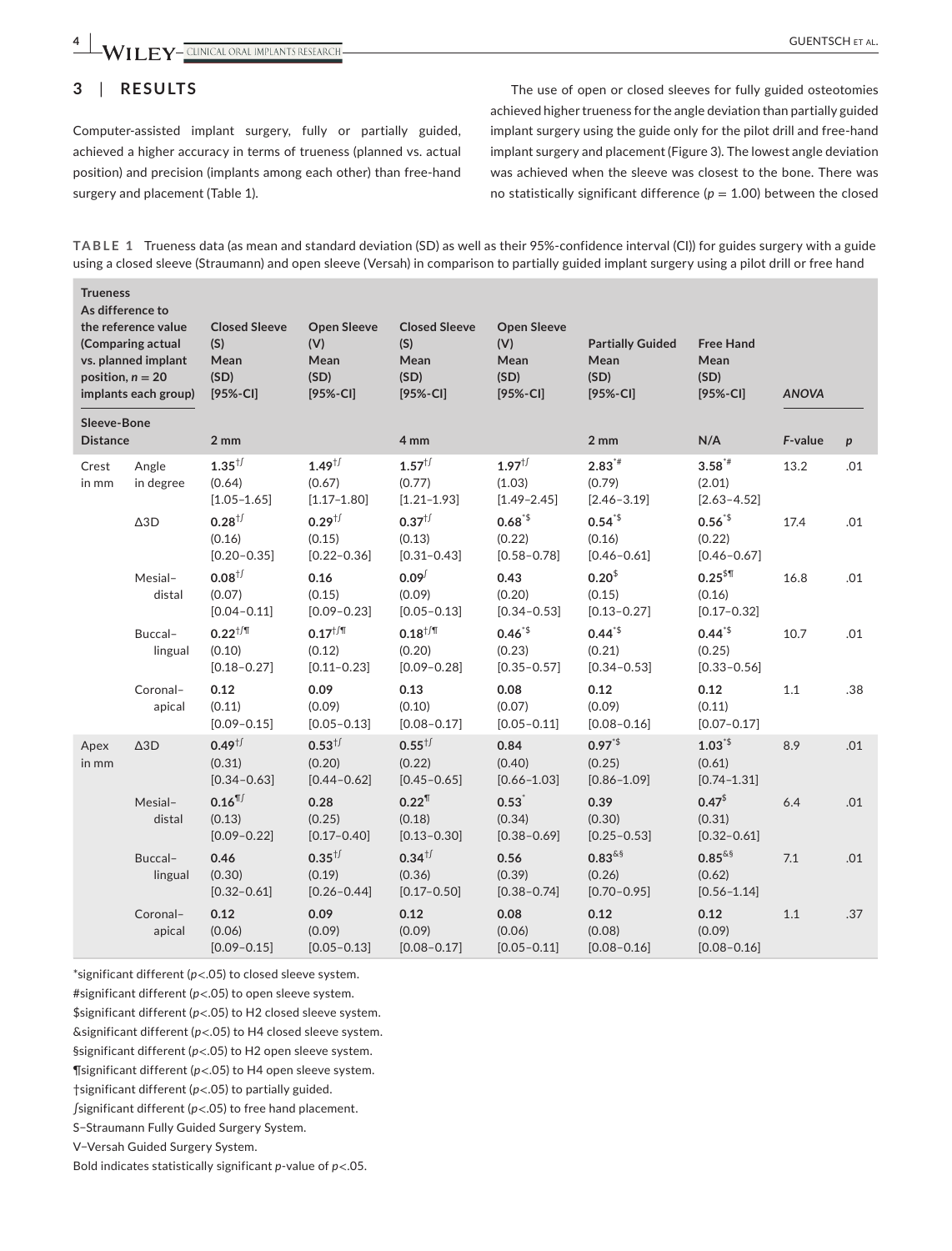

**FIGURE 3** Angular deviation for guided surgery with open and closed sleeve, as well as partially guided and free hand. The angular deviation affects the position of the implant. The higher the angular deviation, the higher the distance to the bull's eye (see Figure 4), especially at the implant tip. \**p* < .05, significant different to closed sleeve H2 and H4; #*p* < .05, significant different to open sleeve H2 and H4; \$*p* < .05, significant different to open sleeve H2 only S–Straumann fully guided kit; V–Versah guided surgery system H2–2 mm bone to sleeve distance; H4–4 mm bone to sleeve distance

sleeve group (1.35  $\pm$  0.64°) and the open sleeve group (1.49  $\pm$  0.67°) when the sleeve-bone distance was set at 2 mm. The angular deviation slightly increased when this sleeve-bone distance was increased to 4 mm, but the difference between both groups were not statistically different to the 2-mm sleeve-bone distance nor was the variation significantly different between the closed (1.57  $\pm$  0.77°) and open (1.97  $\pm$  1.03°) group ( $p = .93$ ). In comparison, free-hand implant surgery and placement showed the highest angular deviation with  $3.58 \pm 2.01^{\circ}$  (significantly different to both, closed and open sleeve with 2-mm and 4-mm sleeve-bone distance,  $p = .01$ ).

Partially guided implant surgery using the guide for the pilot drill only showed an angular deviation of  $2.83 \pm 0.79^{\circ}$ , which was significantly higher than the fully guided groups with 2-mm sleeve-bone distance (closed sleeve  $p = .004$  and open sleeve  $p = .014$ , respectively), and the closed sleeve group with 4-mm sleeve-bone distance (*p* = .027). The trueness in regards of angular deviation appeared to be numerically higher for the fully guided group with open sleeve and 4-mm sleeve-bone distance (1.97  $\pm$  1.03°) in comparison to the partially guided group (2.83  $\pm$  0.79°) but statistically this difference was insignificant ( $p = .303$ ).

The mesial–distal and the buccal–lingual deviation of each implant is illustrated in Figure 4. This visualization allows illustration of both, the trueness (the closer to the center, the higher the trueness) and the precision (the closer the values to each other, the higher the precision).

The bull's eye diagrams for the 2-mm bone-to-sleeve distance for the closed (Straumann) and the open sleeve system (Versah) show similar patterns. However, with an increase of the sleeve-bone distance to 4 mm, it shows that the open sleeve system, where there is a lateral window on the buccal site, deviates more toward the lingual and distal direction. The 3D-deviation at the crest level shows that while there is no statistically significant difference between closed and open sleeve group for the 2-mm sleeve-bone distance (0.28 ± 0.16 mm vs. 0.29 ± 0.15 mm; *p* = 1.00), the 3D-deviation

for 4-mm sleeve-bone distance is significantly higher in the open sleeve group (0.68  $\pm$  0.22 mm) than in the closed sleeve group  $(0.37 \pm 0.13 \text{ mm}; p = .01)$ .

The differences among the implants in each group represent the precision of the respective method and the results are presented in Table 2. The highest values and therefore lowest precision for the angular deviation was observed in the free-hand group with a distance among implants of 2.25  $\pm$  1.95° and the highest precision for the open and closed sleeve groups with  $0.76 \pm 0.54$ ° and 0.76  $\pm$  0.60°, respectively ( $p = .01$ ). The free-hand implant surgery appears to be the least reliable.

## **4**  | **DISCUSSION**

Computer-assisted implant placement using static surgical guides with closed and open sleeves achieved in this in vitro study a higher accuracy in terms of trueness and precision in comparison to freehand implant surgery and placement. High trueness and precision were determined in both fully guided implant surgery groups, with no statistical difference between the closed sleeve system (Straumann) in comparison with a sleeve that has a lateral window (Versah) when the sleeve-to-bone-distance was lowest (2 mm). However, when the distance between sleeve and bone was increased, the closed sleeve system achieved better results in terms of 3D deviation at the crest and apex. Therefore, our hypothesis that the kind of sleeve system has no impact on accuracy can only be rejected for the scenario that the sleeve-to-bone distance is ≥4 mm. An increase in the sleeve-tobone distance appears to lead to a decrease in trueness and precision in the open sleeve system.

The accuracy of transferring the planned implant position to the clinical situation relies on several steps, from the fabrication of the surgical guide to the used surgical kits. The particular components of a static surgical guide for computer-assisted implant placement was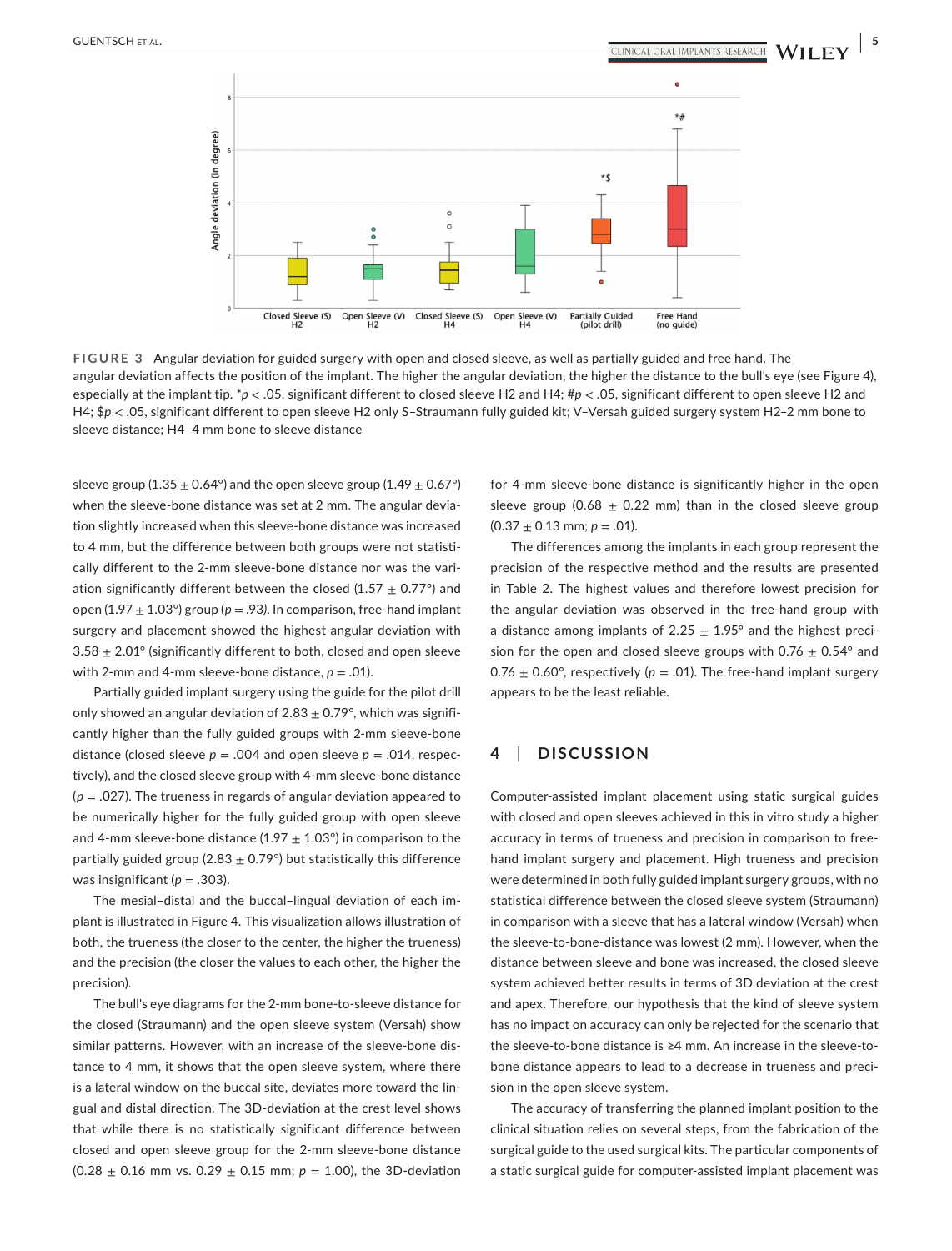

**FIGURE 4** Mesio-distal and buccal-lingual implant positions projected on a Bull's Eye. The red ring represents the 2-mm safety-zone. The top row (dark blue) represents the distribution of values at the crest level, and the bottom row (light blue) illustrates the position of the implant tips. Accuracy is defined by trueness and precision. The closer to the bull's eye, the higher the trueness and the closer the values to each other, the higher the precision

investigated by El Kholy et al., who investigated the impact of sleeveto-bone distance and the drilling distance on the accuracy of implant surgery (El Kholy et al., 2019). The general results showed the further the distance from the guide sleeve to the implant tip, the greater the deviation. This deviation was lessened, however, when the guide key height, or the total length the guide is in contact with the drill, was increased. Relating this information to virtually designing the surgical guide indicates the closer the sleeve is to the planned platform, the greater the potential accuracy. These findings are in alignment with the presented results. The trueness and the precision of implant placement were better for both, the closed sleeve or for the open sleeve with a lateral window, when the sleeve was closer to the bone (sleeve-bone distance of 2 mm). When the sleeve-to-bone distance was increased in the guided surgery groups from 2 mm to 4 mm, the values for angular deviation and any 2D and 3D deviation were advantageous for the closed sleeve system. However, using the surgical guide for the whole drilling sequence (closed or open sleeve) resulted in higher accuracy than pilot drill only or free-hand surgery. This is clinically relevant for the protection of critical anatomic structures and allows for reproducible restorative-driven implant positioning for functional and esthetic outcomes (Widmann & Bale, 2006). Younes et al. concluded their findings of a randomized clinical trial comparing free-handed, pilot-drill guided and fully guided implant surgery in n=32 partially edentulous patients that fully guided implant surgery should be considered the gold standard when perfect implant positioning is required (Younes et al., 2018).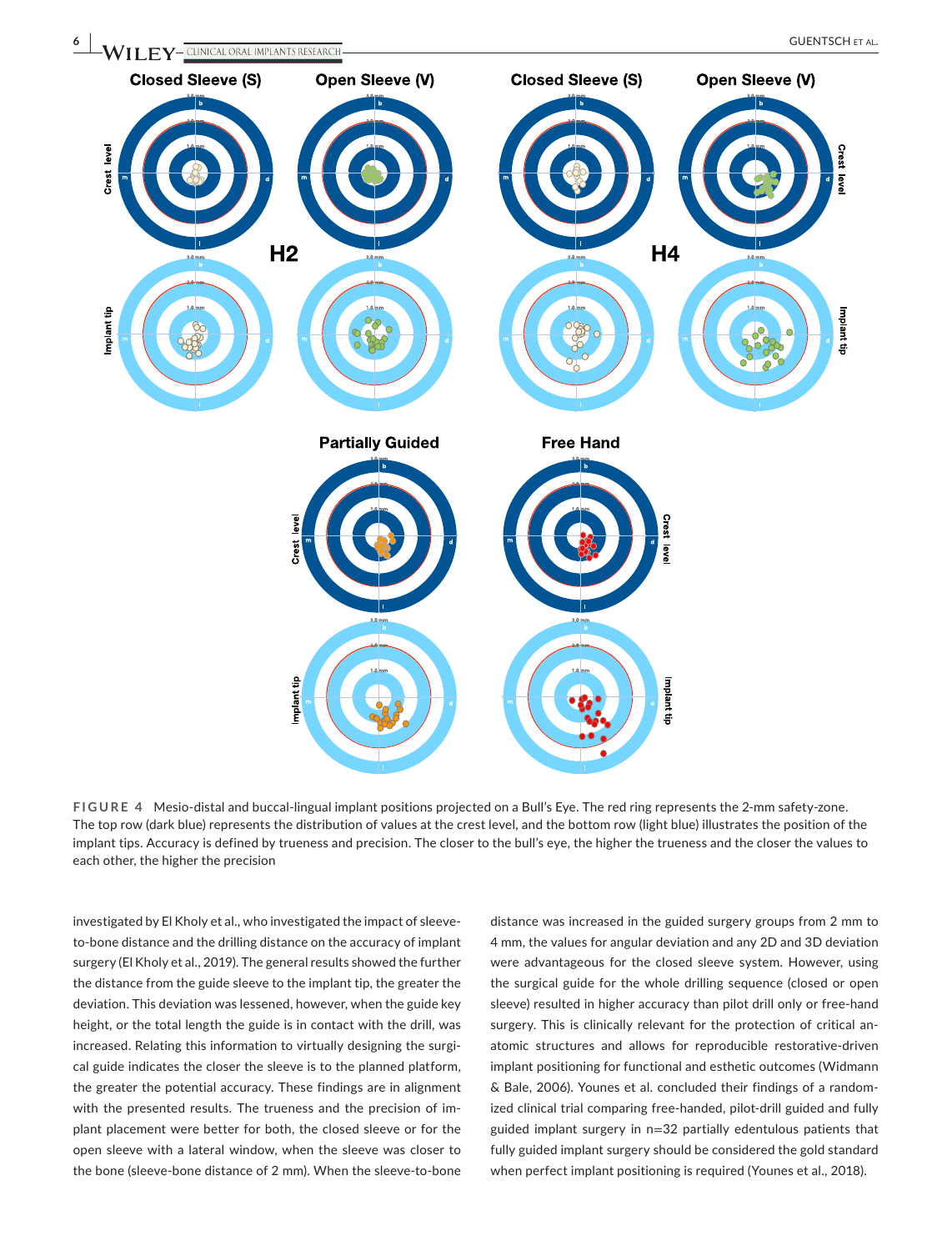**TABLE 2** Precision data (as mean and standard deviation (SD) as well as their 95%-confidence interval (CI)) for guides surgery with a guide using a closed sleeve (Straumann) and open sleeve (Versah) in comparison to partially guided implant surgery using a pilot drill or free hand

| Precision<br>As difference or<br>distance among<br>implants (based on<br>$n = 191$ comparisons<br>within each group)<br><b>Sleeve-Bone Distance</b> |                            | <b>Closed Sleeve</b><br>(S)<br>Mean<br>(SD)<br>$[95% - CI]$    | <b>Open Sleeve</b><br>(V)<br>Mean<br>(SD)<br>$[95% - C1]$              | <b>Closed Sleeve</b><br>(S)<br>Mean<br>(SD)<br>$[95% - C1]$                               | <b>Open Sleeve</b><br>(V)<br>Mean<br>(SD)<br>$[95% - CI]$                  | <b>Partially Guided</b><br>Mean<br>(SD)<br>$[95% - CI]$ | <b>Free Hand</b><br>Mean<br>(SD)<br>$[95% - CI]$ | <b>ANOVA</b> |                  |
|-----------------------------------------------------------------------------------------------------------------------------------------------------|----------------------------|----------------------------------------------------------------|------------------------------------------------------------------------|-------------------------------------------------------------------------------------------|----------------------------------------------------------------------------|---------------------------------------------------------|--------------------------------------------------|--------------|------------------|
|                                                                                                                                                     |                            | 2 mm                                                           |                                                                        | 4 mm                                                                                      |                                                                            | 2mm                                                     | N/A                                              | F-value      | $\boldsymbol{P}$ |
| Crest<br>in mm                                                                                                                                      | Angle<br>in degree         | $0.76$ <sup>11</sup><br>(0.54)<br>$[0.68 - 0.83]$              | $0.76$ <sup>11</sup><br>(0.60)<br>$[0.67 - 0.84]$                      | $0.83$ <sup><math>\&amp;</math> <math>\sqrt{\ }</math></sup><br>(0.73)<br>$[0.72 - 0.93]$ | $1.32^{*8}$ <sup>1</sup><br>(0.90)<br>$[1.19 - 1.45]$                      | $0.91$ <sup>11</sup><br>(0.76)<br>$[0.80 - 1.02]$       | $2.26**$<br>(1.95)<br>$[1.98 - 2.54]$            | 62.0         | .01              |
|                                                                                                                                                     | $\triangle 3D$             | $0.16$ $\text{mJ}$<br>(0.14)<br>$[0.14 - 0.18]$                | $0.13^{#+}$<br>(0.10)<br>$[0.12 - 15]$                                 | $0.24$ <sup>*</sup><br>(0.17)<br>$[0.21 - 0.26]$                                          | 0.23<br>(0.16)<br>$[0.21 - 0.25]$                                          | $0.19^{5}$<br>(0.15)<br>$[0.17 - 0.21]$                 | $0.25^{*+}$<br>(0.21)<br>$[0.22 - 0.28]$         | 17.3         | .01              |
|                                                                                                                                                     | Mesial-<br>distal          | $0.11^{#+f}$<br>(0.09)<br>$[0.09 - 0.12]$                      | 0.20<br>(0.15)<br>$[0.18 - 0.22]$                                      | $0.10^{#+}$<br>(0.11)<br>$[0.09 - 0.12]$                                                  | 0.19<br>(0.13)<br>$[0.17 - 0.21]$                                          | 0.20<br>(0.14)<br>$[0.18 - 0.22]$                       | 0.18<br>(0.13)<br>$[0.16 - 0.20]$                | 25.2         | .01              |
|                                                                                                                                                     | Buccal-<br>lingual         | $0.18^{$<br>(0.15)<br>$[0.16 - 0.20]$                          | $0.17^{(1)}$<br>(0.12)<br>$[0.15 - 0.19]$                              | $0.24^{*}$<br>(0.24)<br>$[0.20 - 0.27]$                                                   | $0.16$ <sup>\$†<math>\sqrt{ }</math></sup><br>(0.14)<br>$[0.14 - 0.18]$    | $0.24^{#}$<br>(0.17)<br>$[0.21 - 0.26]$                 | $0.30^{*}$ #†<br>(0.21)<br>$[0.27 - 0.33]$       | 17.0         | .01              |
|                                                                                                                                                     | Coronal-<br>apical         | $0.14$ <sup><math>\P</math></sup><br>(0.10)<br>$[0.12 - 0.15]$ | $0.12$ <sup><math>\P</math><i>j</i></sup><br>(0.10)<br>$[0.10 - 0.14]$ | $0.11$ <sup>11</sup><br>(0.09)<br>$[0.10 - 0.13]$                                         | $0.20^{5}$<br>(0.22)<br>$[0.15 - 0.19]$                                    | $0.17^{\&\$}$<br>(0.12)<br>$[0.16 - 0.19]$              | $0.18^{15}$<br>(0.14)<br>$[0.17 - 0.20]$         | 13.3         | .01              |
| Apex in<br>mm                                                                                                                                       | $\triangle$ <sub>3</sub> D | $0.33^{5}$<br>(0.24)<br>$[0.30 - 0.37]$                        | 0.19<br>(0.13)<br>$[0.17 - 0.20]$                                      | $0.35$ <sup>§ <math>\sqrt{ }</math></sup><br>(0.28)<br>$[0.31 - 0.39]$                    | $0.36$ <sup>§</sup><br>(0.25)<br>$[0.32 - 0.39]$                           | $0.29^{5}$<br>(0.25)<br>$[0.25 - 0.32]$                 | $0.73***$<br>(0.55)<br>$[0.65 - 0.80]$           | 67.1         | .01              |
|                                                                                                                                                     | Mesial-<br>distal          | $0.23$ #1<br>(0.18)<br>$[0.21 - 0.26]$                         | 0.38<br>(0.29)<br>$[0.34 - 0.42]$                                      | $0.25$ <sup>#1<math>\sqrt{ }</math></sup><br>(0.22)<br>$[0.21 - 0.28]$                    | 0.32<br>(0.23)<br>$[0.29 - 0.35]$                                          | 0.40<br>(0.28)<br>$[0.36 - 0.44]$                       | $0.42^{*}$<br>(0.29)<br>$[0.38 - 0.46]$          | 19.4         | .01              |
|                                                                                                                                                     | Buccal-<br>lingual         | $0.39^{/}$<br>(0.28)<br>$[0.35 - 0.43]$                        | $0.40$ <sup>11</sup><br>(0.29)<br>$[0.36 - 0.44]$                      | $0.51^{# f}$<br>(0.47)<br>$[0.44 - 0.58]$                                                 | $0.30$ <sup>&amp;+<math>\sqrt{1}</math></sup><br>(0.25)<br>$[0.26 - 0.34]$ | $0.31^{# f}$<br>(0.23)<br>$[0.27 - 0.34]$               | $0.74***$<br>(0.56)<br>$[0.66 - 0.82]$           | 38.2         | .01              |
|                                                                                                                                                     | Coronal-<br>apical         | $0.13^{+/-}$<br>(0.09)<br>$[0.12 - 0.16]$                      | $0.13^{+/-}$<br>(0.10)<br>$[0.11 - 0.14]$                              | $0.11^{1}$<br>(0.08)<br>$[0.10 - 0.12]$                                                   | $0.13^{+/-}$<br>(0.11)<br>$[0.12 - 0.15]$                                  | $0.17**$<br>(0.13)<br>$[0.16 - 0.19]$                   | $0.17**$<br>(0.12)<br>$[0.15 - 0.18]$            | 10.9         | .01              |

\*significant different (*p*<.05) to closed sleeve system. #significant different (*p*<.05) to open sleeve system. \$significant different (*p*<.05) to H2 closed sleeve system.

&significant different (*p*<.05) to H4 closed sleeve system.

§significant different (*p*<.05) to H2 open sleeve system.

¶significant different (*p*<.05) to H4 open sleeve system.

†significant different (*p*<.05) to partially guided.

∫significant different (*p*<.05) to free hand placement.

S−Straumann Fully Guided Surgery System.

V−Versah Guided Surgery System.

Bold indicates statistically significant *p*-value of *p*<.05.

When using the surgical guide, the fit and stability of the guide is confirmed clinically; however, the inherent tolerances in the guide components are a potential source of error. Cassetta et al. looked specifically at the intrinsic error effects on the total error of fully guided surgery and to determine if limiting this tolerance can reduce the intrinsic error (Cassetta et al., 2013, 2015). This was completed by fabricating a metal shell, which attached to the head of the surgical handpiece and allowed for the

direct attachment of the guide tubes of differing lengths. In turn, this minimized the amount of movement between the hand piece and the guide tube. The more guidance is, the lower the angular deviation. They showed that there is significant intrinsic error due to the mechanical components of the fully guided surgical systems, despite all the other clinical sources of error. The sleeve with the lateral window does allow for a higher degree of movement when the operator is not using the inner sleeve surface for guidance of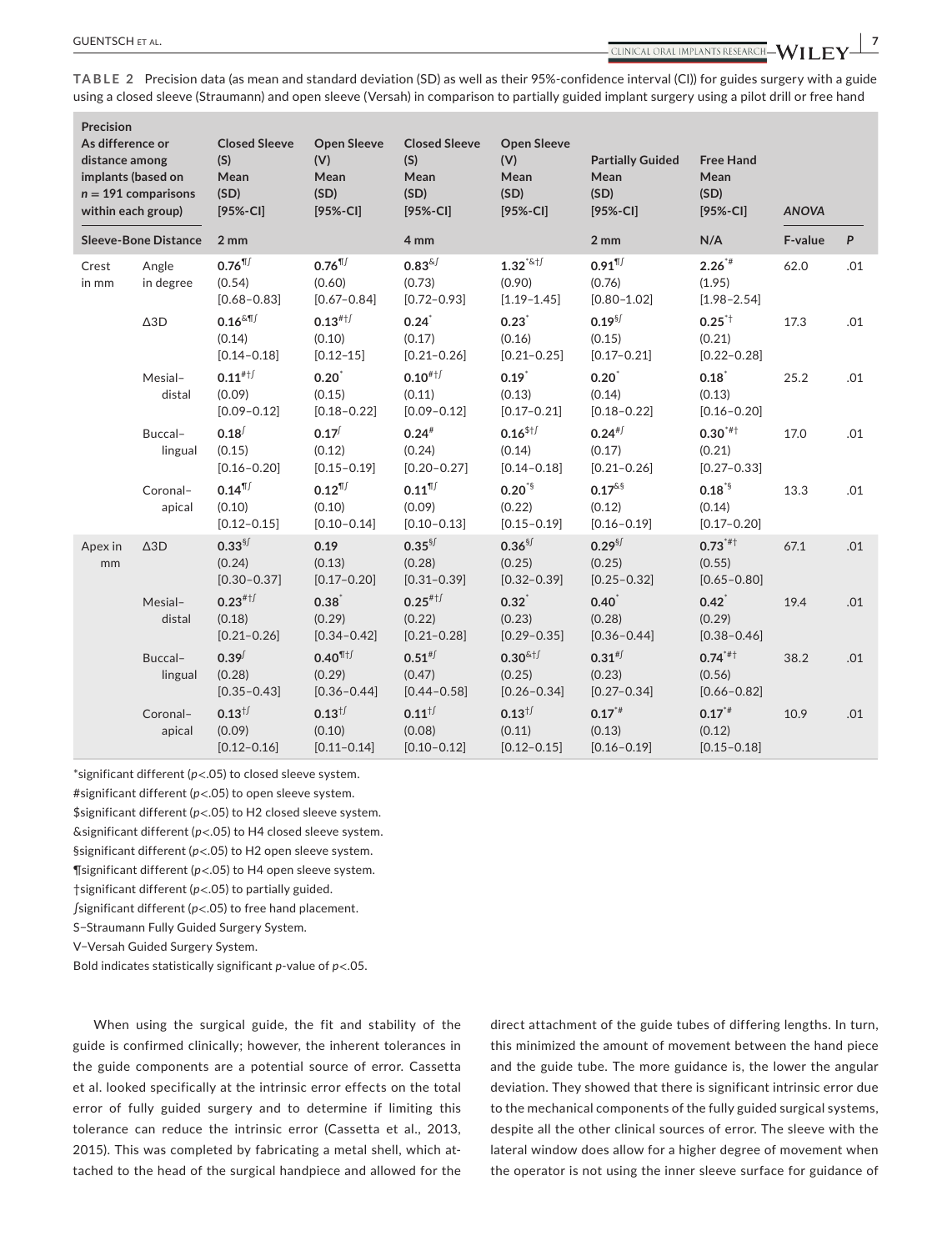**8 <sup>|</sup>**  GUENTSCH et al.

the key. This potential source of error can be overcome when the keys are used in an ascending order for the initial drills that assures a continuous key-sleeve guidance and allows an accurate implant path preparation. Koop et al. showed that it is crucial to use the drill in a centric position, parallel to the sleeve for a minimal deviation during the implant bed preparation (Koop et al., 2013). They further suggested that longer drill keys and sleeves are critical for optimal accuracy. However, this can be a clinically challenging in posterior sites.

Oh et al. suggest that open sleeves might be advantageous in molar sites as they allow for smaller amount of mouth opening, making it possible to perform implant drilling in cases with an insufficient interarch space (Oh et al., 2021). In their in vitro study, they compared accuracy in terms of trueness of computer-assisted implant surgery placing each n=10 implants in typodonts using closed-form guides (with and without sleeves) with open-form guides (with and without sleeves) that had a C-shape and a lateral window buccally. The primary outcome parameter was the angular deviation in mesial–distal (MD) and buccal–lingual (BL) direction. The authors observed higher angular deviations in BL direction than in the MD direction for both, using a guide with an open sleeve (BL 3.52  $\pm$  2.76° versus MD 0.84  $\pm$  1.07°) and for the guide with a closed sleeve (BL  $1.49 \pm 1.46$ ° vs MD 0.90  $\pm$  0.96°) (Oh et al., 2021). These findings can be confirmed with the present results where a higher deviation in the buccal–lingual direction toward lingual was measured in comparison to the mesial–distal deviation. The angular deviation for the closed sleeve system appears to be comparable to the presented data (1.35  $\pm$  0.64°). However, the open sleeve system in this study resulted in clearly better data in respect to angular deviation (1.49  $\pm$  0.69°). Tallarico et al. reported a randomized clinical trial, where a combination of open and closed sleeves were used in placing implants n=16 utilizing surgical guides with lateral windows and n=33 implants using guides with closed sleeves (Tallarico et al., 2019). Using open sleeves resulted in  $3.30 \pm 3.31^\circ$  angular deviation and in the closed sleeve group, an angular deviation of  $1.35 \pm 1.57$ ° was observed. Oh et al. as well as Tallarico et al. simply removed the buccal circumference and used the same surgical kit with both, guides with open and closed sleeves. However, a surgical kit specifically designed to take advantage of a lateral window and long keysleeve guidance (Versah) was used in this study, which may explain that there was no statistical difference between guides with open and closed sleeves. Which underlines the importance of selecting the best combination of sleeve/drill parameters in order to minimize probable errors in regards to angle deviation and deviations at the crest and apex of the implant (Apostolakis & Kourakis, 2018). The results of this study suggest that a long key-sleeve guidance is important for open sleeve systems.

The statistically calculated differences may not have in all circumstances clinical relevance. When interpreting the data, it should be considered how this translates clinically. A good example is given by Choi et al. who described that a one-degree angle deviation translates to 0.34-mm length deviation in the 10-mm fixture apical area. A 5-degree angle deviation translates to 1.7 mm length deviation. If

the space between implant and tooth root were set to 1.5 mm during implant planning, a 5-degree angle error will impair the adjacent tooth root. Thus, the angle deviation should not exceed 3 degrees in order that the implant is installed safely without the tooth being damaged (Choi et al., 2004). In the presented study, only the fully guided groups using static surgical guides fulfilled these criteria, but the free-hand surgery and placement exceeded it. Computerassisted implant surgery is therefore superior to free-hand implant placement, especially when there is proximity to critical anatomical structures.

The methods used in this study are not without inherent limitations. Inaccuracies have been investigated regarding the CBCT imaging techniques (Fokas et al., 2018), the digitization of the intraoral situation (Cho et al., 2015), the superimposition of dental situation and the CBCT (Han et al., 2021), and the fabrication of the surgical guide (Cassetta et al., 2013). Inaccuracies at each step of the digital workflow can individually and cumulatively affect the accuracy of computer-assisted implant surgery. Further limitations might be based on the methods for post-operative capturing of the actual implant position. However, using a completely digital registration appears to be as accurate as using a post-operative CBCT (Tang et al., 2019). Data interpretation may also depend on the study design to analyze the accuracy of the implant placement (Bover-Ramos et al., 2018). Bover-Ramos et al. compared the different study types (in vitro, clinical, or cadaver) and its impact on the accuracy data (Bover-Ramos et al., 2018). They showed that while approximately 1.6 times higher deviations were detected in clinical trials than in in vitro studies, the differences between the study types were not statistically significant. Future research investigating factors that influence the accuracy of implant placement should be extended to include technological and system-related factors, clinical factors, and operator experience.

## **5**  | **CONCLUSIONS**

Within the limitations of this study, the following conclusions can be made:

- Computer-assisted implant surgery produced implant placement with higher trueness and precision compared with free-hand implant surgery.
- The closer the sleeve to the bone, the higher trueness and precision for both open and closed sleeve systems.
- No statistically significant difference in trueness was detected between the closed sleeve and the open sleeve with the lateral window, when the bone-sleeve distance was 2 and 4 mm.
- An increase in the bone-sleeve distance leads to a decrease of the precision, especially in the open sleeve system where the lateral window in the sleeve allows for a higher tolerance.
- While partially guided implant surgery using only the static guide for the pilot drill is significantly less true and precise than the fully guided approach with 2-mm sleeve-bone distance, it is still more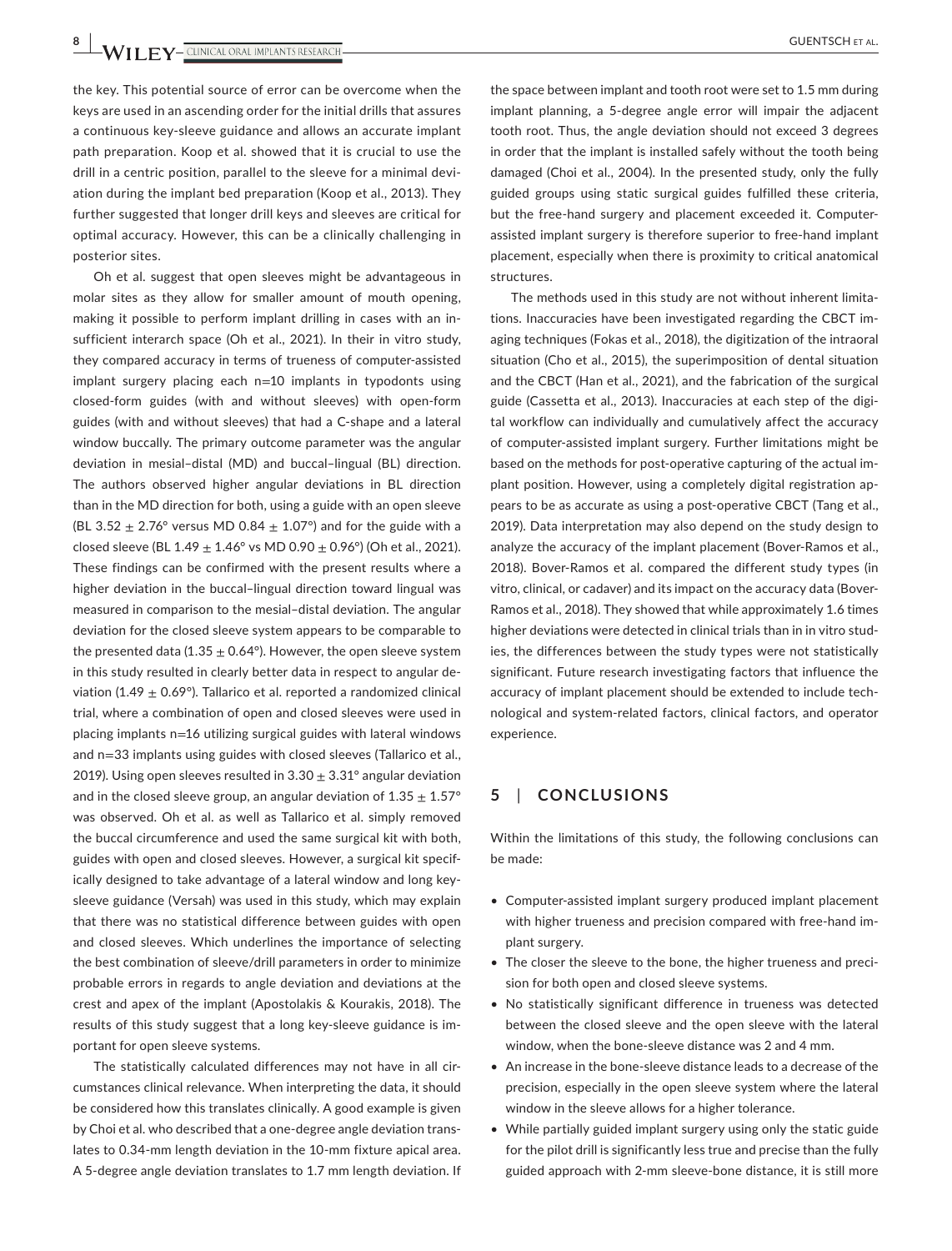true and precise (not statistically significant but potentially clinically relevant) than the free-hand placement.

• The accuracy of the open sleeve system with a 4-mm bone-sleeve distance is statistically insignificant different from partially guided implant surgery.

#### **ACKNOWLEDGMENTS**

The authors thank Straumann and Versah for providing the surgical instruments, implants, and components, Mr. Albrecht Schnappauf from Dentalwings for providing the treatment evaluation tool in CoDiagnostiX, and Dr. Marahaj Singh from Marquette University for biostastic support.

## **CONFLICT OF INTEREST**

The authors declare no conflict of interest.

## **AUTHOR CONTRIBUTIONS**

**Arndt Guentsch:** Conceptualization (lead); Data curation (lead); Formal analysis (lead); Funding acquisition (lead); Investigation (lead); Methodology (lead); Project administration (lead); Visualization (lead); Writing – original draft (lead). **Hongseok An:** Formal analysis (supporting); Investigation (supporting); Validation (supporting); Visualization (supporting); Writing – review & editing (supporting). **Andrew R Dentino:** Conceptualization (supporting); Funding acquisition (supporting); Resources (equal); Supervision (lead); Writing – review & editing (supporting).

## **DATA AVAILABILITY STATEMENT**

The data that support the findings of this study are available from the corresponding author upon reasonable request.

#### **ORCID**

*Arndt Guentsch* <https://orcid.org/0000-0001-8989-1441>

#### **REFERENCES**

- Apostolakis, D., & Kourakis, G. (2018). CAD/CAM implant surgical guides: maximum errors in implant positioning attributable to the properties of the metal sleeve/osteotomy drill combination. *International Journal of Implant Dentistry*, *4*(1), 34. [https://doi.org/10.1186/s4072](https://doi.org/10.1186/s40729-018-0146-2) [9-018-0146-2](https://doi.org/10.1186/s40729-018-0146-2)
- Bover-Ramos, F., Vina-Almunia, J., Cervera-Ballester, J., Penarrocha-Diago, M., & Garcia-Mira, B. (2018). Accuracy of implant placement with computer-guided surgery: A systematic review and meta-analysis comparing cadaver, clinical, and in vitro studies. *International Journal of Oral and Maxillofacial Implants*, *33*(1), 101– 115.<https://doi.org/10.11607/jomi.5556>
- Canullo, L., Tallarico, M., Radovanovic, S., Delibasic, B., Covani, U., & Rakic, M. (2016). Distinguishing predictive profiles for patientbased risk assessment and diagnostics of plaque induced, surgically and prosthetically triggered peri-implantitis. *Clinical Oral Implants Research*, *27*(10), 1243–1250. [https://doi.org/10.1111/](https://doi.org/10.1111/clr.12738) [clr.12738](https://doi.org/10.1111/clr.12738)
- Cassetta, M., Di Mambro, A., Di Giorgio, G., Stefanelli, L. V., & Barbato, E. (2015). The influence of the tolerance between mechanical components on the accuracy of implants inserted with a stereolithographic surgical guide: A retrospective clinical study. *Clinical*

*Implant Dentistry and Related Research*, *17*(3), 580–588. [https://doi.](https://doi.org/10.1111/cid.12120) [org/10.1111/cid.12120](https://doi.org/10.1111/cid.12120)

- Cassetta, M., Di Mambro, A., Giansanti, M., Stefanelli, L. V., & Barbato, E. (2013). Is it possible to improve the accuracy of implants inserted with a stereolithographic surgical guide by reducing the tolerance between mechanical components? *International Journal of Oral and Maxillofacial Surgery*, *42*(7), 887–890. [https://doi.org/10.1016/j.](https://doi.org/10.1016/j.ijom.2013.01.011) [ijom.2013.01.011](https://doi.org/10.1016/j.ijom.2013.01.011)
- Cassetta, M., Giansanti, M., Di Mambro, A., Calasso, S., & Barbato, E. (2013). Accuracy of two stereolithographic surgical templates: a retrospective study. *Clinical Implant Dentistry and Related Research*, *15*(3), 448–459. [https://doi.](https://doi.org/10.1111/j.1708-8208.2011.00369.x) [org/10.1111/j.1708-8208.2011.00369.x](https://doi.org/10.1111/j.1708-8208.2011.00369.x)
- Cho, S. H., Schaefer, O., Thompson, G. A., & Guentsch, A. (2015). Comparison of accuracy and reproducibility of casts made by digital and conventional methods. *Journal of Prosthetic Dentistry*, *113*(4), 310–315. <https://doi.org/10.1016/j.prosdent.2014.09.027>
- Choi, M., Romberg, E., & Driscoll, C. F. (2004). Effects of varied dimensions of surgical guides on implant angulations. *Journal of Prosthetic Dentistry*, *92*(5), 463–469. [https://doi.org/10.1016/S002239130](https://doi.org/10.1016/S002239130400527X) [400527X](https://doi.org/10.1016/S002239130400527X)
- El Kholy, K., Janner, S. F. M., Schimmel, M., & Buser, D. (2019). The influence of guided sleeve height, drilling distance, and drilling key length on the accuracy of static Computer-Assisted Implant Surgery. *Clinical Implant Dentistry and Related Research*, *21*(1), 101– 107. <https://doi.org/10.1111/cid.12705>
- Ersoy, A. E., Turkyilmaz, I., Ozan, O., & McGlumphy, E. A. (2008). Reliability of implant placement with stereolithographic surgical guides generated from computed tomography: clinical data from 94 implants. *Journal of Periodontology*, *79*(8), 1339–1345. [https://](https://doi.org/10.1902/jop.2008.080059) [doi.org/10.1902/jop.2008.080059](https://doi.org/10.1902/jop.2008.080059)
- Evans, C. D., & Chen, S. T. (2008). Esthetic outcomes of immediate implant placements. *Clinical Oral Implants Research*, *19*(1), 73–80. <https://doi.org/10.1111/j.1600-0501.2007.01413.x>
- Fokas, G., Vaughn, V. M., Scarfe, W. C., & Bornstein, M. M. (2018). Accuracy of linear measurements on CBCT images related to presurgical implant treatment planning: A systematic review. *Clinical Oral Implants Research*, *29*(Suppl 16), 393–415. [https://doi.](https://doi.org/10.1111/clr.13142) [org/10.1111/clr.13142](https://doi.org/10.1111/clr.13142)
- Gargallo-Albiol, J., Barootchi, S., Marques-Guasch, J., & Wang, H. L. (2020). Fully guided versus half-guided and freehand implant placement: Systematic review and meta-analysis. *International Journal of Oral and Maxillofacial Implants*, *35*(6), 1159–1169. [https://doi.](https://doi.org/10.11607/jomi.7942) [org/10.11607/jomi.7942](https://doi.org/10.11607/jomi.7942)
- Guentsch, A., Sukhtankar, L., An, H., & Luepke, P. G. (2021). Precision and trueness of implant placement with and without static surgical guides: An in vitro study. *Journal of Prosthetic Dentistry*, *126*, 398– 404.<https://doi.org/10.1016/j.prosdent.2020.06.015>
- Hämmerle, C. H. F., & Tarnow, D. (2018). The etiology of hard- and softtissue deficiencies at dental implants: A narrative review. *Journal of Clinical Periodontology*, *45*(Suppl 20), S267–S277. [https://doi.](https://doi.org/10.1111/jcpe.12955) [org/10.1111/jcpe.12955](https://doi.org/10.1111/jcpe.12955)
- Han, Y.-T., Lin, W.-C., Fan, F.-Y., Chen, C.-L., Lin, C.-C., & Cheng, H.-C. (2021). Comparison of dental surface image registration and fiducial marker registration: an in vivo accuracy study of static computerassisted implant surgery. *Journal of Clinical Medicine*, *10*(18), 4183. <https://doi.org/10.3390/jcm10184183>
- ISO-5725-1:1994(E). (2018). *Accuracy (trueness and precision) of measurement methods and results - Part 1: General principles and definitions*. Geneva: International Organization for Standardization. ISO Store Order: OP-449776 (Date: 2020-06-18). [http://www.iso.org/iso/](http://www.iso.org/iso/home.html) [home.html](http://www.iso.org/iso/home.html)
- Jung, R. E., Schneider, D., Ganeles, J., Wismeijer, D., Zwahlen, M., Hammerle, C. H., & Tahmaseb, A. (2009). Computer technology applications in surgical implant dentistry: A systematic review.